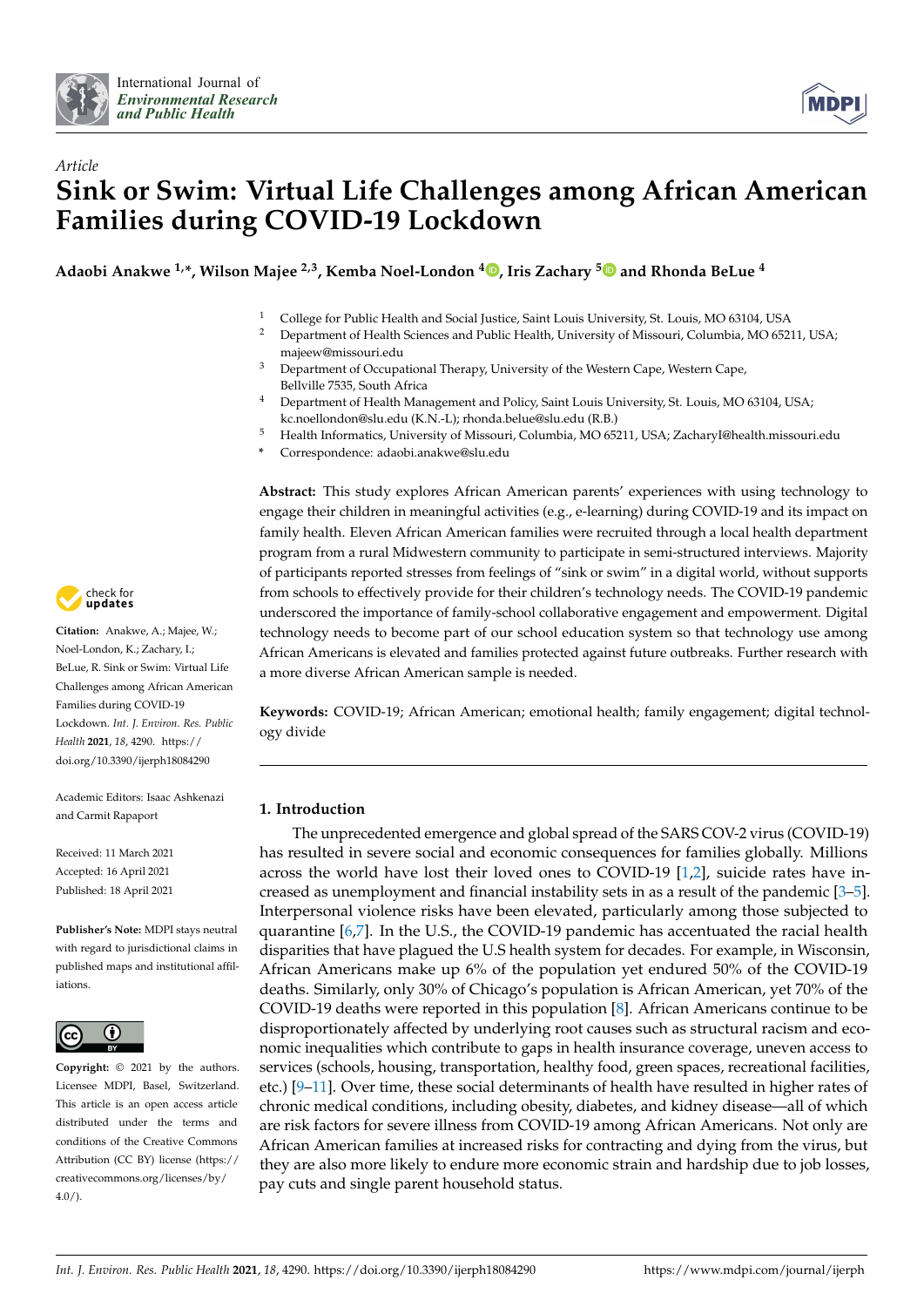In response, governments as well as local, national, and international organizations, have taken measures to decelerate the transmission of the virus, and reduce the number of deaths associated with it [\[12\]](#page-9-9). One such measure was to close physical matriculation in schools and shift to a virtual/online model. According to the United Nations Educational, Scientific and Cultural Organization [\[13\]](#page-9-10), an overwhelming majority (90%) of the world's enrolled students in nearly 200 countries experienced temporary school closures. This change forced some students to adapt to online learning or for others, particularly those in rural areas, to completely miss school [\[14\]](#page-9-11). Although school closures were found effective in transmission reduction during previous influenza outbreaks, including the Swine Flu [\[15\]](#page-10-0), they can have unintended long-term negative impact on children and families [\[14\]](#page-9-11). Studies have begun to demonstrate that COVID-19 related school closures have unprecedentedly altered lives of the students, their families, and their educators in significant ways (e.g., increased stress among family members due to prolonged times together among limited resources—space, Wi-Fi, play stations, etc.) (Authors Blinded) [\[16\]](#page-10-1).

Further, the COVID-19 pandemic has highlighted one key unresolved issue related to technology tools, the "digital divide", which refers to the growing gap in internet access between the underprivileged members of society, especially the urban and rural poor, the elderly, and children and adults with disabilities who do not have access to computers, the internet, or digital resources and the urban and suburban wealthy population who have access [\[17\]](#page-10-2). An Educause COVID-19 QuickPoll conducted in Australia, Canada, Colombia, Finland, India, South Africa, Thailand, United Kingdom, and the U.S. reported that students from 36% of the 267 institutions polled experienced moderate or extreme difficulty getting the bandwidth and/or Wi-Fi, which is necessary for continuing academic work [\[18\]](#page-10-3). Of the 267 respondents, 248 (93%) represented U.S. institutions. Although the Black/White digital divide in the U.S. is not new, the pandemic has threatened to widen this gap as stark disparities in access to broadband/Wi-Fi persists. Many African Americans have reduced access to technologies that allow their children and families to have equitable access to education while at home [\[19\]](#page-10-4). In a survey of technology access among all U.S. households during the pandemic, Ong (2020) found that African American (36%) and Hispanic (37%) households lagged far behind their White (28%) and Asian (24%) counterparts, which mirrored the income disparities between these populations (Ong, 2020) [\[20\]](#page-10-5).

In another study, responses from teachers on a question about the biggest instructional challenges during pandemic-related school closures suggest that their ability to communicate with students and their families was often constrained by students' lack of internet or appropriate technologies at home (e.g., devices). Only 30% of teachers in high-poverty schools (which are disproportionately minority schools) reported that all or nearly all their students had access to the internet at home, compared to 83 percent of teachers in low-poverty schools [\[21\]](#page-10-6). According to Pew Research (2020) roughly one-in-five parents with homebound schoolchildren reported that it is very or somewhat likely their children will struggle with schoolwork because of lack of access to a computer at home (21%) or have to use public Wi-Fi to finish their schoolwork because there is not a reliable internet connection at home (22%) [\[22\]](#page-10-7). These gaps can exacerbate the disparities that exist in educational outcomes, particularly for low-income African American families. For example, it was demonstrated on Advanced Placement tests, where a score of 3 or above is considered "successful", that while 62–64% of White and Asian students' scores were considered successful, approximately 43% of Latino and American Indian students are successful, and only 26% of Black students who took the test had scores considered successful [\[23\]](#page-10-8).

Lack of appropriate learning technologies and devices impacts how parents engage with their children and teachers on online learning. Parental involvement and support are critical for successful student learning [\[24](#page-10-9)[,25\]](#page-10-10). However, with mandatory COVID-19 school closures, parents were thrust into unfamiliar roles and responsibilities such as being facilitators, pseudo-teachers, and coaches, as their children participate in virtual learning [\[26\]](#page-10-11).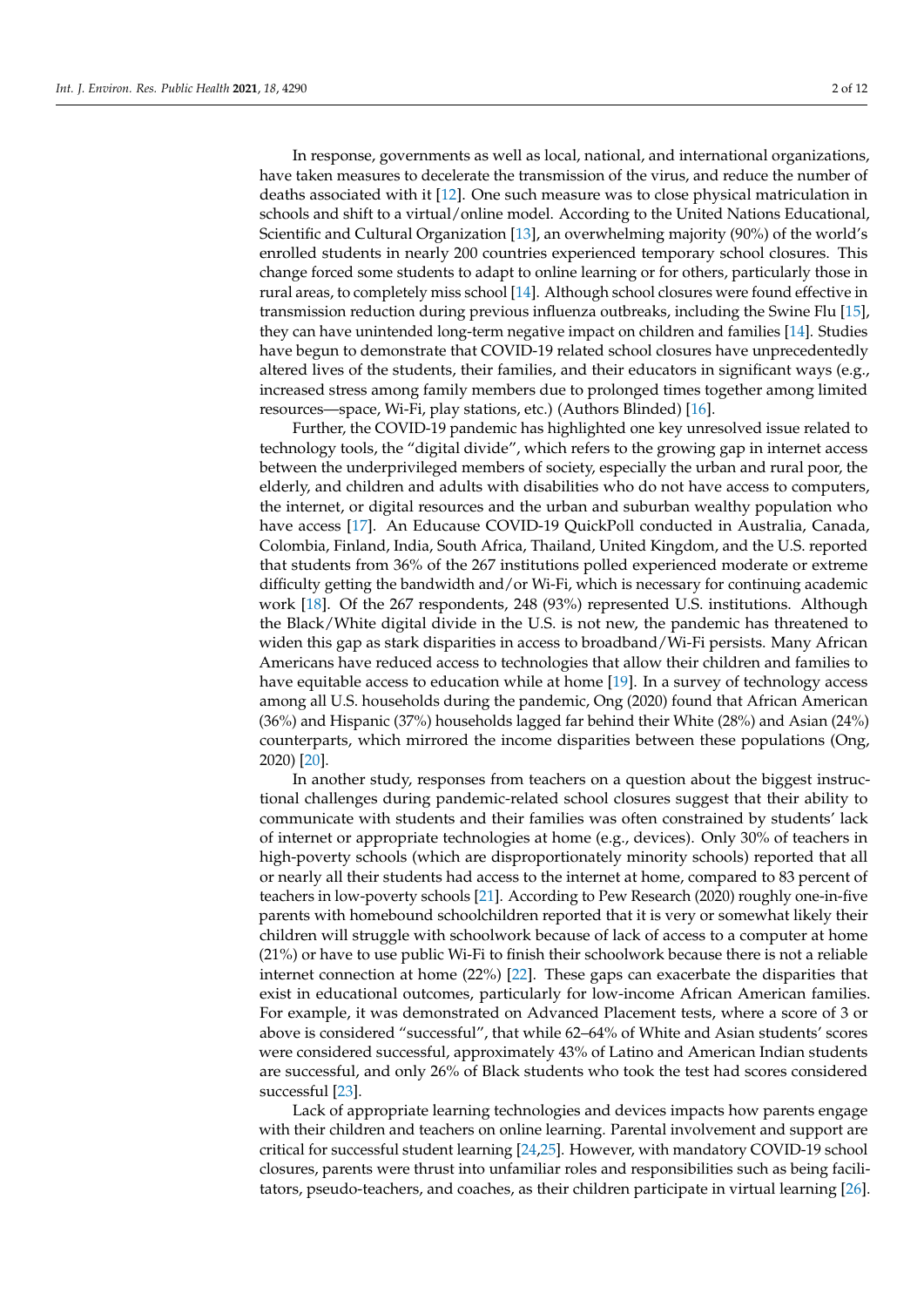Many teachers, families, and learners were unprepared for this sudden shift. Parents had to assist their child(ren) at various academic levels with different types of distance learning (from providing the resources in the home such as Wi-Fi and computers, to navigating learning through these "new" online platforms). As a result, parents struggle with understanding, redefining, and relearning what roles they should play in their children's online learning [\[27\]](#page-10-12). Challenges, including limited economic resources, inadequate internet access, and reduced digital self-efficacy [\[28](#page-10-13)[,29\]](#page-10-14) may individually or collectively impact the level of parental involvement in e-learning settings.

Parental burnout, a stress-related disorder that is defined as "a prolonged response to chronic and overwhelming parental stress" [\[30\]](#page-10-15) (p. 1319), can have far reaching impacts on family relations and child outcomes. This condition occurs in about 5 to 20% of all parents [\[31\]](#page-10-16). During the pandemic, parents were at increased risk for experiencing burnout due to increased demands on their time and involvement with their children while also managing their own stresses and anxieties [\[32\]](#page-10-17). These fears and anxieties can be overwhelming and cause strong emotions in both adults and children. Further, as a total dependence on technology became the primary form of engagement, the persistent feelings of isolation and loneliness, especially among families that lacked access to reliable internet, have been connected to poor health outcomes such as stress and anxiety [\[33](#page-10-18)[–35\]](#page-10-19).

Although the world is awaiting the vaccination process to take root, many African American families continue to grapple with the new normal of a virtual learning environment for their children. This study explored African American parents' experiences with using technology to engage their children during COVID-19 and the impact on family health. Further, as more research emerges on parental burnout during the pandemic, this study sought to provide a nuanced understanding of how access to and usage of technology can contribute to parental stress. In this study, we use the terms virtual learning, online learning, and e-learning synonymously.

#### **2. Methods**

# *2.1. Setting and Participant Selection*

The study protocol was approved by the institutional review board at the lead author's university. The study used an exploratory, descriptive, contextual qualitative design to collect information on the technological experiences of African American families during COVID-19. According to Creswell (2013), to study a problem, qualitative researchers use an emerging qualitative approach to inquiry and the collection of data in a natural setting sensitive to the people and places under study [\[36\]](#page-10-20). Burns and Grove (2003) define exploratory research as research conducted to gain new insights, discover new ideas, and/or increase knowledge of a phenomenon. A contextual design refers to and focuses on specific events in "naturalistic settings" (p. 32) [\[37\]](#page-10-21). The study recruited 13 African American families (Table [1\)](#page-3-0), with at least one school-aged child (5–17 years), through the community's local health department (LHD) from the rural Midwest. Purposive and snowball sampling methods were used to reach populations that are otherwise difficult to reach [\[38\]](#page-10-22). With the help of the LHD, participants who expressed interest in the study provided their contact information to the lead author and were briefed on the purpose of the study. Those interested scheduled a time for a telephone interview. In total, 13 families expressed interested of which 11 interviewed. The inclusion criteria were (a) parent or guardian living with at least one school-aged child age between 5–17 years and (b) availability to interview by phone or Zoom. Verbal consent was obtained from all participants. No incentives were provided for participation.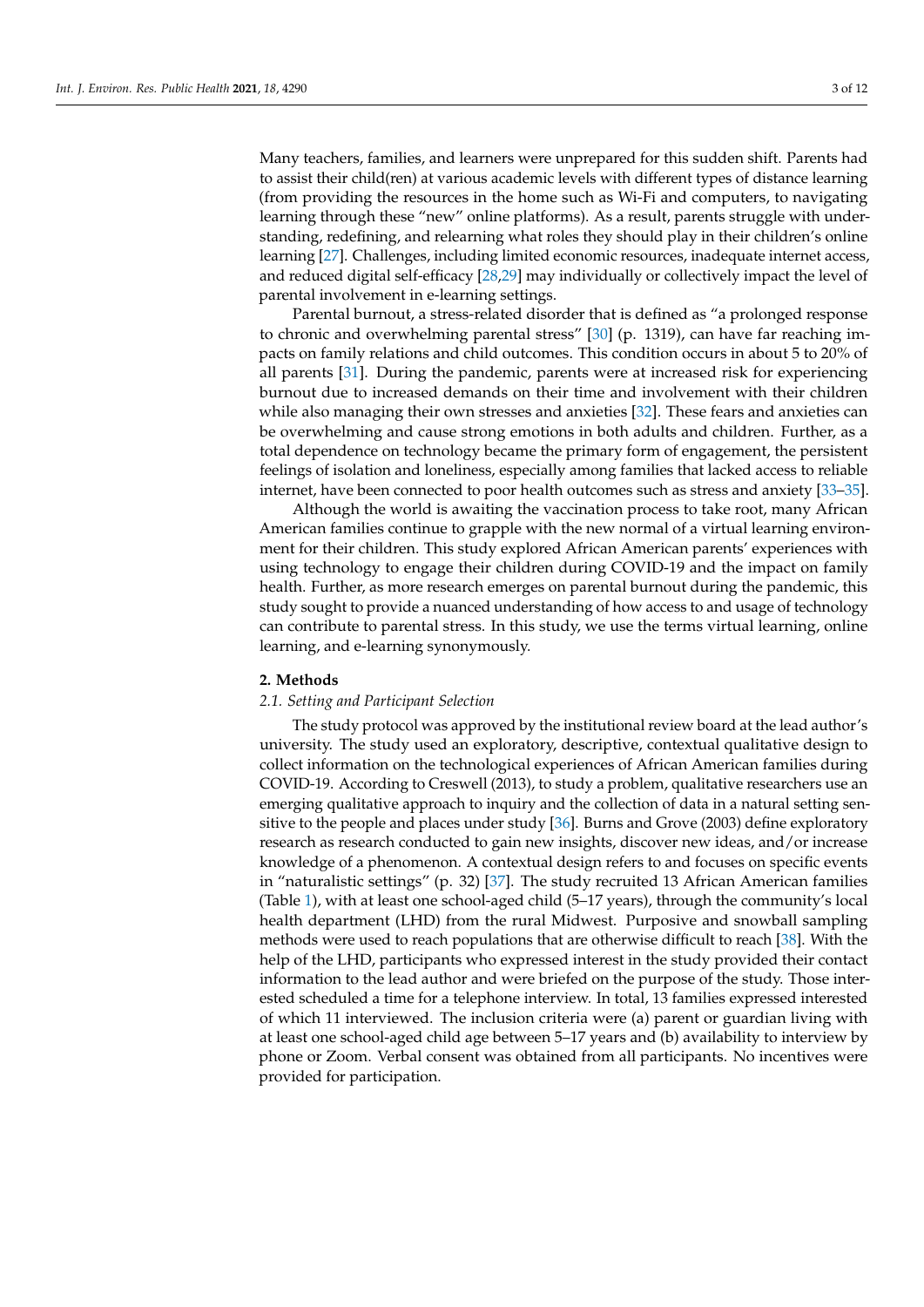| Characteristics                                 | <b>Study Population</b><br>$n\left(\%\right)$ |  |
|-------------------------------------------------|-----------------------------------------------|--|
| Total population                                | 11                                            |  |
| Median age, years                               | 43.5                                          |  |
| Educational status $(25+)$ <sup>a</sup>         |                                               |  |
| High School                                     | 2(16.7)                                       |  |
| Some college                                    | 7(58.3)                                       |  |
| College or more                                 | 3(25.0)                                       |  |
| Role                                            |                                               |  |
| Mother                                          | 7(63.6)                                       |  |
| Father                                          | 1(9.1)                                        |  |
| Grandmother                                     | 2(18.2)                                       |  |
| Couple                                          | 1(9.1)                                        |  |
| Union status                                    |                                               |  |
| Married                                         | 1(9.1)                                        |  |
| Separated/Divorced/widowed                      | 4(36.4)                                       |  |
| Not married                                     | 1(9.1)                                        |  |
| Never married                                   | 5(45.4)                                       |  |
| Change in income                                |                                               |  |
| Increased                                       | 1(9.2)                                        |  |
| Reduced                                         | 5(45.4)                                       |  |
| Stayed the same                                 | 5(45.4)                                       |  |
| Number of children 5 to 17 years old            |                                               |  |
| None <sup>b</sup>                               | 1(9.1)                                        |  |
| $\mathbf{1}$                                    | 3(27.3)                                       |  |
| 2                                               | 4(36.4)                                       |  |
| 3                                               | 1(9.1)                                        |  |
| 4                                               | 2(18.1)                                       |  |
| Age of parent (categories)                      |                                               |  |
| 25 to 35 years                                  | 2(18.2)                                       |  |
| 36 to 45 years                                  | 2(18.2)                                       |  |
| 46 years or more                                | 7(63.6)                                       |  |
| Age of children<br>median (interquartile range) | 11 (9.0, 16.0)                                |  |

<span id="page-3-0"></span>**Table 1.** Demographic characteristics of study participants.

Notes:  $\alpha$  *n* = 12 to account for the education status of the couple;  $\beta$  Had two children in the household (24 and 3 years old). Not included in study findings.

## *2.2. Data Collection*

Semi-structured phone interviews were used to collect data. Interview questions were formulated in three phases. First, two researchers (AA and WM) drafted the questions based on the literature and study objectives. Second, the questions were reviewed by one researcher (RB). Third, AA and WM compiled the final list of questions. Interviews were conducted by one researcher (AA) and, on average, lasted about 45 min (range 30 to 60 min). The semi-structured interview guide (Table [2\)](#page-4-0) consisted of seven questions that broadly examined African American families' awareness of COVID-19 and the strategies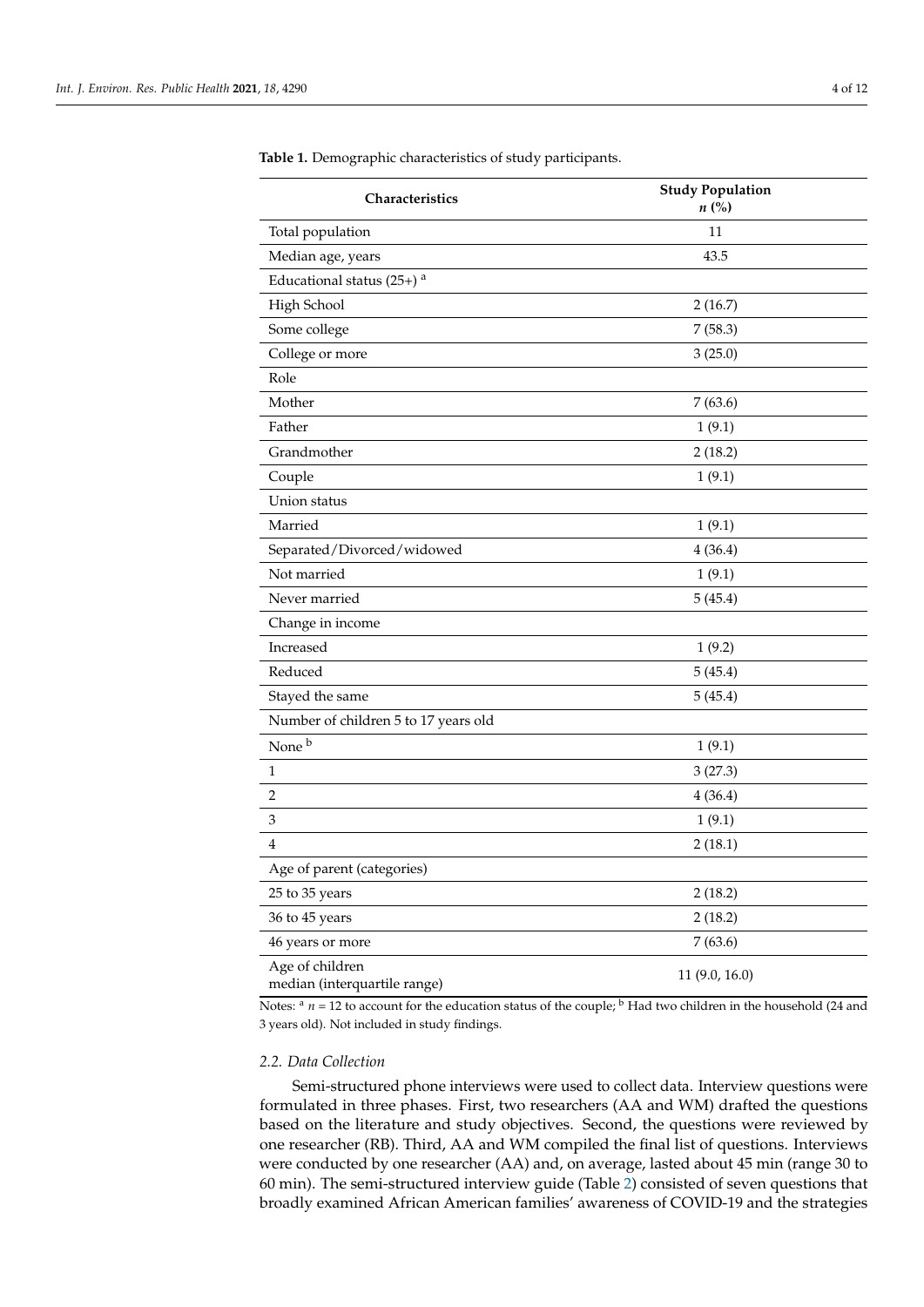they were using to cope with the pandemic. Data collection continued until saturation was reached (i.e., the point at which no new useful information was generated) [\[39](#page-10-23)[,40\]](#page-10-24).

<span id="page-4-0"></span>**Table 2.** Semi-structured interview guide for community health workers.

- 1. When you think about COVID-19, what comes to mind?
	- a. How did you hear about COVID-19?
	- b. What was your reaction to lockdown, sheltering in place, and social distancing?
- 2. What has been your experience sheltering-in-place?
	- Can you give me an example of the worst experience you have had as a family?
- 3. What has been your engagement experience with your family?
	- a. Can you explain some of the activities you have adapted as a family?
	- b. What has been the challenges/barriers implementing the activities with your school-age children.
- 4. What has been your experience utilizing shared resources?
	- a. How has your children participated in this sharing?
- 5. What has been your experience of connectedness with your family?
	- a. Explain the ways in which sheltering in place has impacted your family.
- 6. When you think about coping during this pandemic, what comes to mind?
	- a. If you were o share one or two examples of successful coping strategies you have used as family, what would those be?
	- b. If some strategies were not success, why were they not successful.
- 7. What are your thoughts on engaging your children during this season?
	- a. What can be done?
	- b. What could have been done?

#### *2.3. Data Analysis*

All interviews were conducted by the lead author and audio recorded. Recordings were transcribed verbatim by a professional transcriber. Data were thematically analyzed by two researchers (AA and WM) [\[41\]](#page-10-25). According to Braun and Clark (2006), thematic analysis is used for "identifying, analyzing, and reporting patterns within the data" (p. 79). Data analysis followed four phases: familiarization with data, code development, code refinement, and revision of codes into themes [\[41\]](#page-10-25). First, AA and WM familiarized themselves with the data and independently coded four transcripts. Second, the two researchers discussed the thoughts, codes, and themes that emerged from the four transcripts. Through this inductive process, the researchers developed a coding scheme [\[41\]](#page-10-25) that was used for the other seven transcripts. One researcher (AA) completed the rest of the coding. Third, AA and WM reviewed the coded transcripts together to verify complete and reliable coding. Interrater reliability of 84% was achieved. Fourth, the two researchers mutually resolved any areas of disagreement. Further analysis was done in Dedoose software, Version 8.0. 35Los Angeles, CA, USA [\[42\]](#page-10-26).

The three authors (AA, WM, and RB) who were involved with research design, data collection, and analysis were all of African descent. AA is an African-born female graduate student, WM is an African-born male researcher with expertise in the field of qualitative research, and RB is an African American female scholar. The three researchers were critically self-reflective about their own lived experiences, preconceptions, relationship dynamics, and analytic focus on the processes by which interview questions were formulated and data were collected, analyzed, and presented [\[43,](#page-10-27)[44\]](#page-11-0). As Black researchers working with an African American community, their shared identity with the community was central to building trust and rapport. Further, the diverse backgrounds (age, gender, sociocultural experiences) and research training of the team added richer perspectives to interpreting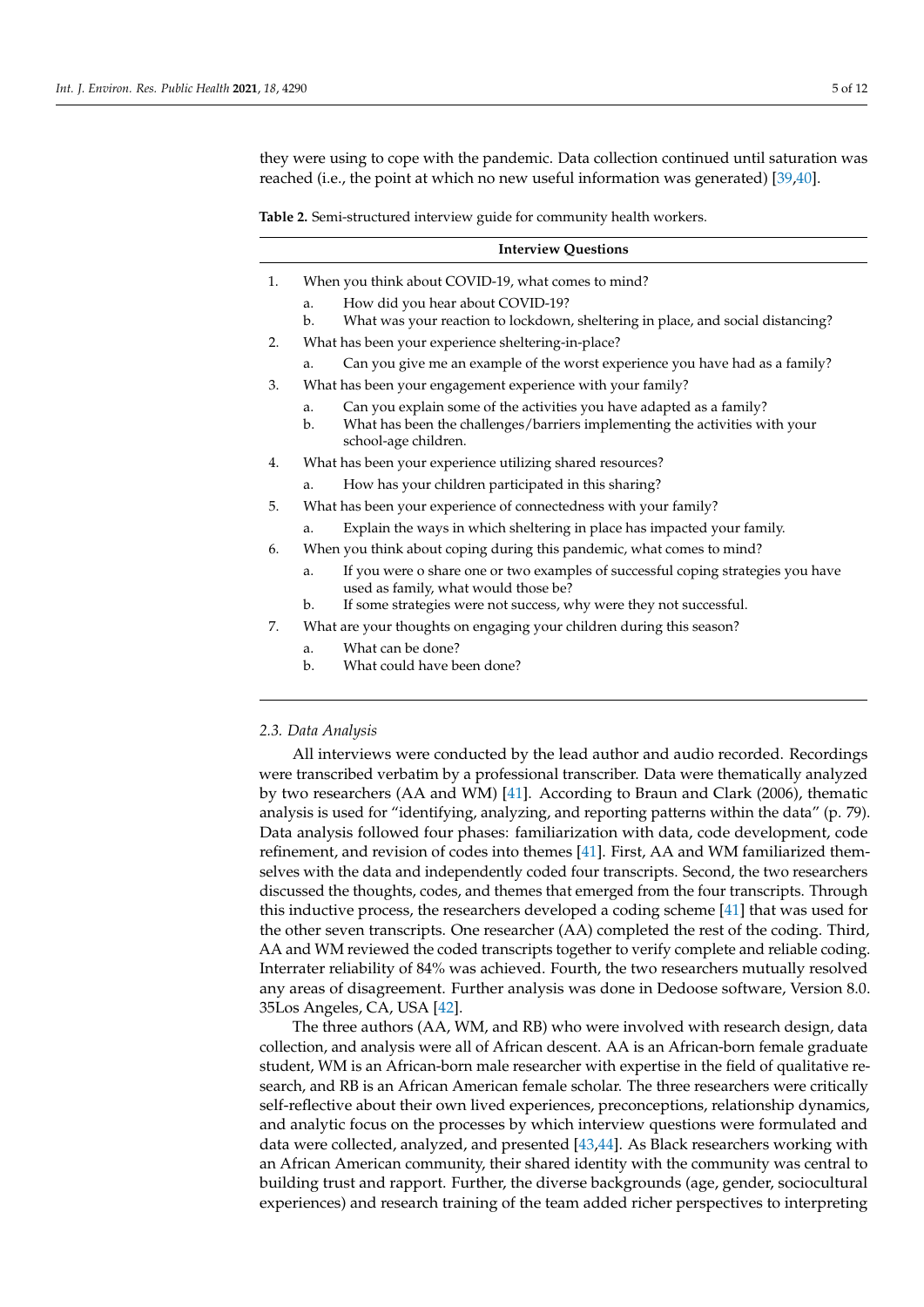and contextualizing study findings. Having one researcher conduct all interviews and immediately discuss them with the other researchers helped in revising questions and developing probes, thereby reducing biases that are associated with having one data collector in exploratory studies. Finally, having an African American review both data collection and manuscript preparation, provided insights from a lived experience perspective that strengthened the study.

### **3. Results**

# *3.1. Emerging Themes*

Three major themes emerged around familial adjustment to the new realities of COVID-19: (1) sudden and drastic changes to online platforms, (2) familial engagement challenges, and (3) technology use for learning and leisure. The "familial engagement challenges" theme had two sub-themes: sharing of resources and lack of Wi-Fi/internet.

#### *3.2. Sudden and Drastic Changes—Sink or Swim*

Many families appreciated use of internet in helping them to adjust to the challenges created by COVID-19. One participant expressed, "*Thank God for the internet because other than that I wouldn't know what to do." (032)*. Another participant acknowledged the important role the internet plays in life, yet felt that going virtual had been too sudden and drastic. They stated,

*Well, social media is a blessing and a curse. We understand that we can have grocery stores and we can have restaurants, we can have all this but guess what, we don't have to leave our house if we don't want to, for nothing. It can all be delivered and we can still be connected socially, virtually and so before this we was kind of tiptoeing into it. Now we're going virtual* . . . *. now everybody's been dumped into it and say, sink or swim. (038)*

Sudden and drastic changes can be stressful and even anxiety-producing as families struggled to find ways to adjust to living arrangements that were changing drastically. Students no longer had access to the computers and Wi-Fi at school. Families who were accustomed to their children spending the day at school had to deal with finding activities to engage them in ways that fostered resource sharing. Although parents observed that their children were more engaged with activities delivered through their electronic devices, e.g., phones, tablets, and computers, they also were mindful of the need for less screen time. However, because the switch to mostly internet/online based engagement was sudden, families felt they were not prepared to engage their children otherwise. One participated noted,

*I fully supported the decision to cease that* (excessive use of devices) . . . *so where we used to have like screen time and turn the TV up and don't look at your electronic all the time. But I started to be relaxed in all that moreso than ever because, goodness, they don't have anything else, no other way to connect with their friends. (037)*

#### *3.3. Familial Engagement Challenges*

Although availability of internet provided relief for many families in terms of adapting activities to engage children, it created two main challenges for low-income families, (a) fighting over limited electronic gadgets/devices such as access to phones, tablets, TV, and computers and (b) limited Wi-Fi connectivity.

#### 3.3.1. Fighting over Resources

Because of spending a lot of time together with little non-social media or digital leisure activities, children started to pick at each other over little things, "*They start snapping at each other, arguing over things they normally wouldn't argue over, like the Play Station. They would argue over whose turn it was to play on that.*" (040). And in many cases, "*Just the 10-year-old wanting to be in his older brother's room or wanting to play his video games and the older brother not wanting to let him play because he's usually gaming online with other people.*" (039) Summing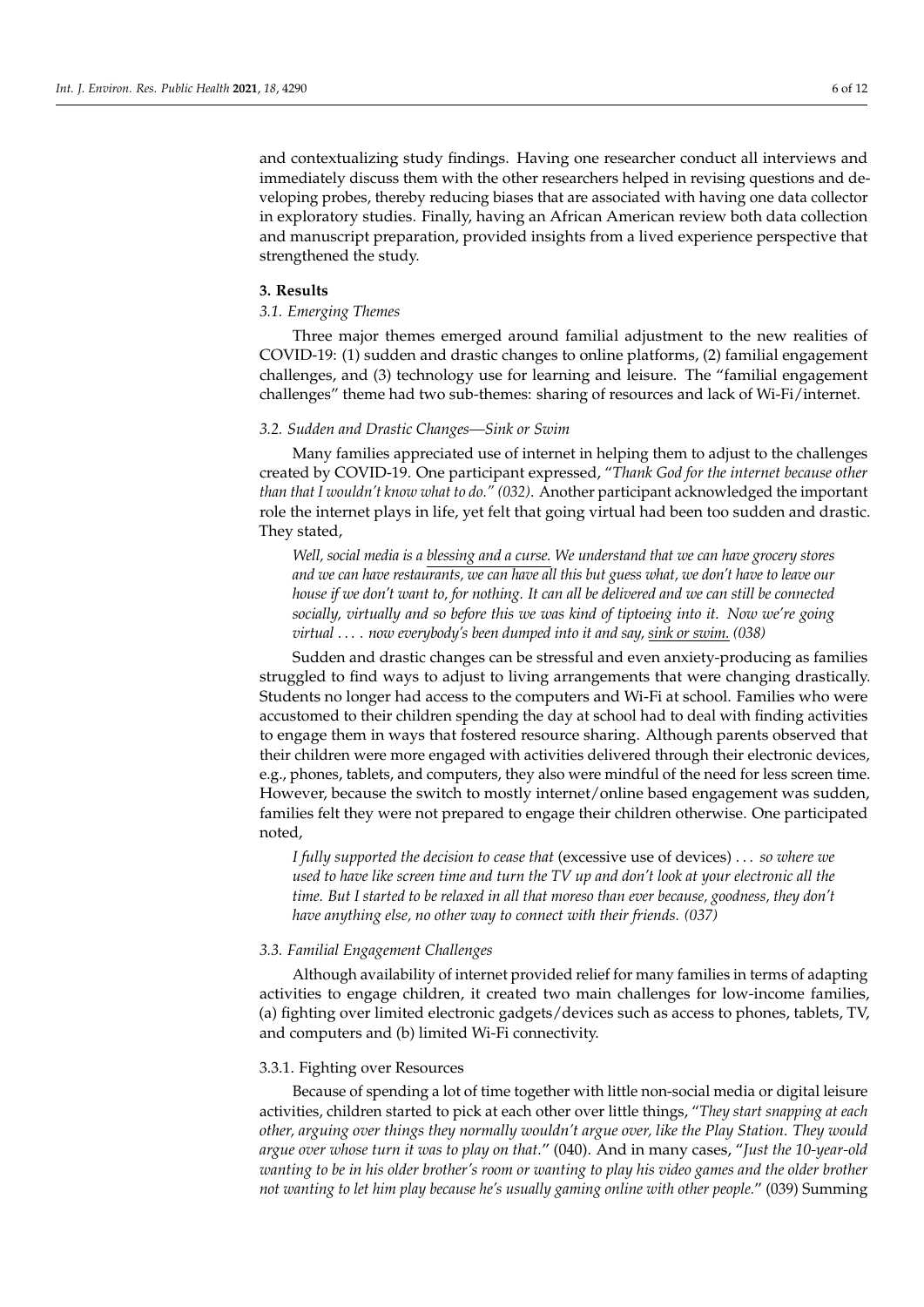up their feelings over how the sudden and drastic changes due to COVID-19 pandemic had affected their family, participants noted,

*My children are fighting more, not like they physically fight* . . . *"Well, I'm watching this" (on the tablet). That's a fight every day. Like, I have to minimize the times that the kids use it. Then you don't want them to be on devices too long so I'm up to the point where taking them and hiding them up under my mattress. You got an 8-year old and you got a 10-year old and you have to work with them and then they fight amongst each other, then they fight with the 16-year old. They drive me insane. (032)*

*It happens a lot when I'm doing something like cooking or cleaning or something my daughter will just randomly start picking with my son for whatever reason, like "Give me the phone" or "Let me watch YouTube" or something like that and then my son gets easily annoyed, then he be like "You're so annoying. Stop," or something like that, and then that's when it's time to be like "Okay, guys, stop, separate yourselves." (031)*

## 3.3.2. Lack of Access to Wi-Fi

For some families, inability to have internet at home was a big challenge and parents felt that in unsettling times like during the COVID-19 pandemic when life revolved around internet, such a resource should be provided by government to all for who are not able to afford it. One participant said,

*I think that (internet) should be a given during the school year, period, regardless of what's going on because we send these kids home with tablets or whatever, laptops, but if they can't get on the internet to access the things what good is having the tablet at home? (039)*

## *3.4. Technology for Learning and Leisure Engagement*

Faced with school closures due to COVID-19 global pandemic, the videoconferencing software platform Zoom quickly became the standout resource for schools as they switched to remote classes. Participants acknowledged that having Zoom has helped them and their children stay connected with teachers and church leaders. One participant said, "*Well, my daughter, she gets on Zoom calls with the church so that kind of keeps them connected. The church sent them out face masks and they did like a Zoom face mask session*." (040) For school work, " . . . *. the girls had their electronics so they were able to participate in the Zoom calls that the teachers would do once or twice a week*" (037) and " . . . *like my son's teacher, they did Marco Polo videos where you can record a video to a group and they can see it later and they can record a video and send it back.*" (039) Detailing her experience, one of the participants expressed,

*When school was still in session (from home due to COVID-19) he had one to three sessions four days a week. He was constantly pretty much on Zoom most of the day* . . . *If he had needed help outside of his Zoom sessions then, I would help him with that but thankfully they pretty much worked through whatever the assignments were during their sessions so there wasn't a lot of "teaching" that I needed to do outside of those sessions. (039)*

Beyond learning, whether through the schools or church, families engaged their children in technology-based activities such as face time socialization with friends on Zoom and/or Tik-Tok, watching YouTube videos, and playing app-based games on phones or tablets. One participant noted, "*I feel like my kids were really engaged when the things were coming through their devices, their activities, the things that they could do, the fun stuff, the engagement.*" (037) Another parent acknowledged,

*But the kids, they've been playing Roblox. That's the number one app they've been playing. Most of the kids have also been watching YouTube videos. Cocomelon YouTube Video did a billion streams in one week last week. (038)*

It was interesting to further observe that parents engaged their children in decisionmaking processes around how to keep them engaged. Much of the desire to involve children in decision-making stemmed from the fact that parents did not want their children overwhelmed by the sudden and drastic changes. Involving them would ease the frustra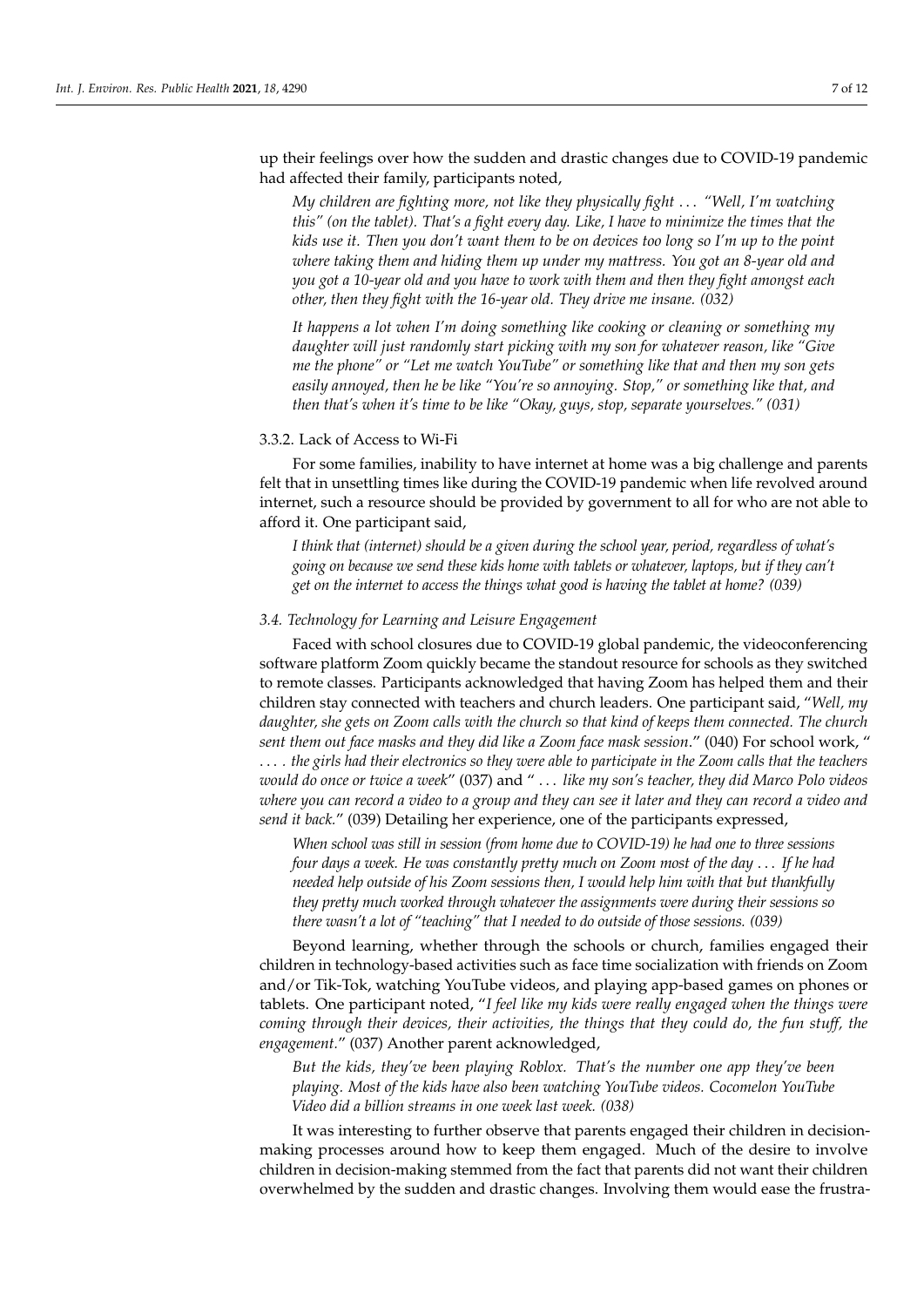tion of "sinking or swimming" with regards to the sudden changes caused by COVID-19, particularly sheltering in places and going virtual, as pointed out by one participant,

*I feel like we did good for what we had, like having the kids be a part of the planning process of what our days would look like, keeping them involved, like having our little family meetings, so keeping them involved, the best way we could without scaring or overwhelming them. (037)*

Participants also noted the role teachers played in keeping their children engaged while sheltering in place. A parent noted, "They had their homework assignments . . . the teacher would send her messages, to check on her to see if assignment wasn't done and stuff like that." (041). A grandparent also said,

*My granddaughter will get on the internet one to three days out of a week. She did it with her school and with Grade A Plus. They both got on the internet and the teacher would do activities on the internet on Zoom. (036)*

# **4. Discussion**

This study explored African American families' experiences with using technology to engage their children during COVID-19 and how that impacted family health. Understanding these experiences and perceptions can aid the development of solutions that address communication and relational challenges at familial level, and strengthen the collaboration between parents, teachers, and students. Based on our analysis, many parents experienced emotional stressors from navigating sudden changes—social distancing, business and school closures, and stay at home mandates. Similar to studies that observed parents' mixed feelings about online learning—with some feeling more connected to their child's schoolwork while others felt more burdened [\[45\]](#page-11-1)—evidence from this study echoed similar experiences.

African American parents already deal with a disproportionate COVID-19 burden and limited access to reliable Wi-Fi. Coping with the challenges of supporting their children in this new learning environment can be stressful to parents. Based on the interviews, parents felt they were placed in a survival mood in which they had to either "sink or swim" with regards to understanding their own limitations with technology and the needs of their children to effectively support them. Prior to the pandemic, parents were tasked with reducing screen time for their kids and involving them in more physical activity [\[46\]](#page-11-2). In a pandemic world, however, parents were not only tasked with "reversing" that messaging but also becoming more involved with technology themselves and for their kids. Findings from our study showed that not only do African American families lack access to technology, but they also grapple with how to keep their children engaged without seemingly providing inconsistent messaging on use of technology. On the other hand, parents also had to bear the additional burden of sharing "limited" technology resources. Nevertheless, parents had to navigate their moral and ethical beliefs and the situational conundrum with minimal support, which can increase anxieties due to feelings of powerlessness, lack of control and disempowerment with navigating this "new" tech world safely. Many parents (a) lacked the technical expertise with the technologies their children were using such as Zoom and in the material children were learning and (b) had no access to training and support from professionals. Some parents lacked dependable broadband/Wi-Fi. These factors contributed to parents' stress as they were caught in between the desire to support their children and the reality of their limited technological knowhow, and socio-economic status to provide reliable internet. The realization that their poor knowledge of and skills on the virtual platforms their children were using were hindering their participation suddenly became a stressor. Technology can frustrate and stress parents when their children fail to participate in e-learning because of the unreliability of the home internet and technical devices that are available [\[47,](#page-11-3)[48\]](#page-11-4).

Although technology had its challenges, parents appreciated that when well supported (e.g., with reliable internet, technical training), it can improve both the online learning experience for them, their children and teachers. It can also provide opportunities for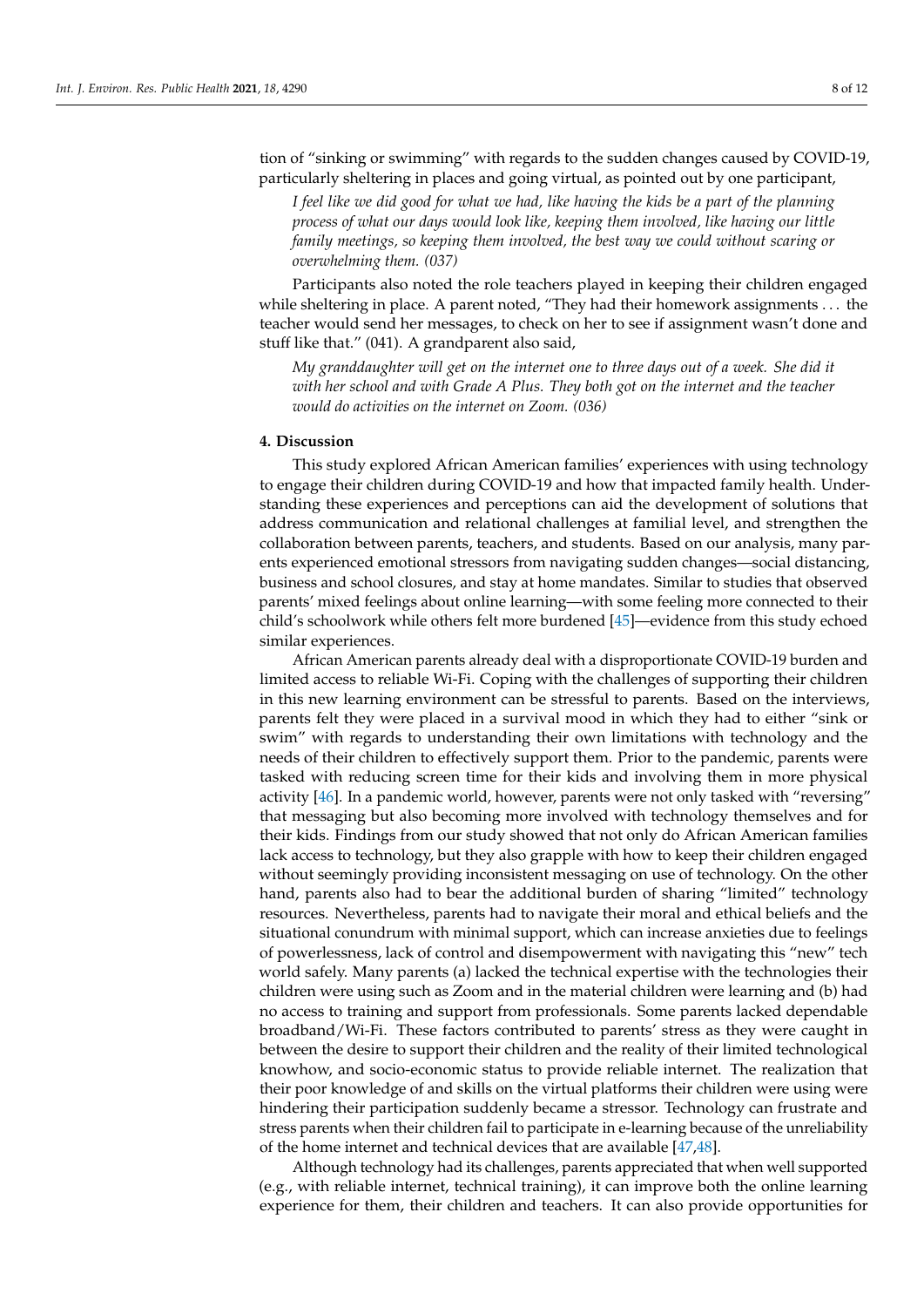family engagement activities such as watching You Tube movies and chatting with other friends or family members on Zoom. Parents felt that where teachers engage with their children in regular and meaningful meetings, it was easier for them to support their children as they (parents) worried less about whether their children were finding their assignments or understanding their lesson plan. Despite the challenges, this can also be a great opportunity to educate parents and educators on how to overcome the digital divide. In other words, COVID-19 driven online learning has provided new opportunities (e.g., flexibility in learning, utilization of different online platforms—WhatsApp, Zoom, Google Teams) to innovatively engage students, particularly generation Z [\[49](#page-11-5)[,50\]](#page-11-6). This suggests that collaboration between schools and families is critical to support and meet online learner's needs effectively and reduce anxiety and stress among parents. Collaboration has the potential to improve the parental engagement experience, especially with effective use of technology.

Families benefit from time together and time apart. However, when resources (e.g., no internet or not enough computers/iPads) are limited, conflict among siblings and between children and parents can occur. This conflict can result in pandemic burnout in which family members become intolerant to each other because of prolonged episodes of sharing space and resources evidenced by the "infighting among children" as they wrestled over access and use of the available electronic gadgets. Even though debates around digital inequities and closing the digital divide are not new [\[51](#page-11-7)[,52\]](#page-11-8), these inequities were further exacerbated by the rapid changes brought about by the COVID-19 pandemic. This study highlights how digital access or the lack thereof exacerbated parents' feelings of stress. Living together, continued space sharing and additional responsibilities brought on by the pandemic can increase the risk for parental burnout, an emerging and pertinent mental health issue with cascading adverse effects on family health [\[32\]](#page-10-17). However, when all familial experiences of stress are grouped under one "stressors" umbrella, it disallows a nuanced understanding of pathways and contributors to burnout in familial settings and how interventions should be tailored to meet the needs of families in this time. As Locks and colleagues noted, beyond primary stressors (i.e., through experiencing the direct pandemic or disaster effects like death or morbidity), secondary stressors can have a wider reaching negative effect on parental stress and mental health [\[53\]](#page-11-9).

# **5. Conclusions and Possible Future Research Directions**

Although this study is based on a small sample of African American families, it suggests that the U.S. needs to aggressively address the Black/White digital divide, especially to ensure equitable access to academic resources and opportunities for African American communities. In a rapidly digitalizing world, reduced access to these resources can have irreversible long-term consequences for academic, social, and health outcomes. These families need tailored supports to ensure that both their need for and concerns about technology use are addressed, especially as learning through online means gradually becomes the norm. Digital technology needs to become part of the school education system so that technology use and achievement standards among African Americans are elevated. Researchers, community leaders, and local and national governments need to collaborate, especially with technology developers, to create and offer ongoing public educational programs aimed at giving parents and caregivers the technology knowledge and skills they need to remain relevant in a rapidly digitalized world.

Given the insights gleaned from this pilot study, there are four main areas that future research can address. First, there is need for community-based participatory research that broadly investigates how and why minority populations continue to be left behind in the digital world. An important issue to address would be how to prevent the digital divide from becoming another social determinant of health. Second, research should also explore strategies to create and sustain digital safety nets for resource limited families, especially African American communities, to strengthen pandemic recovery. Third, research should address digital inclusion, especially identifying how key educational stakeholders (parents,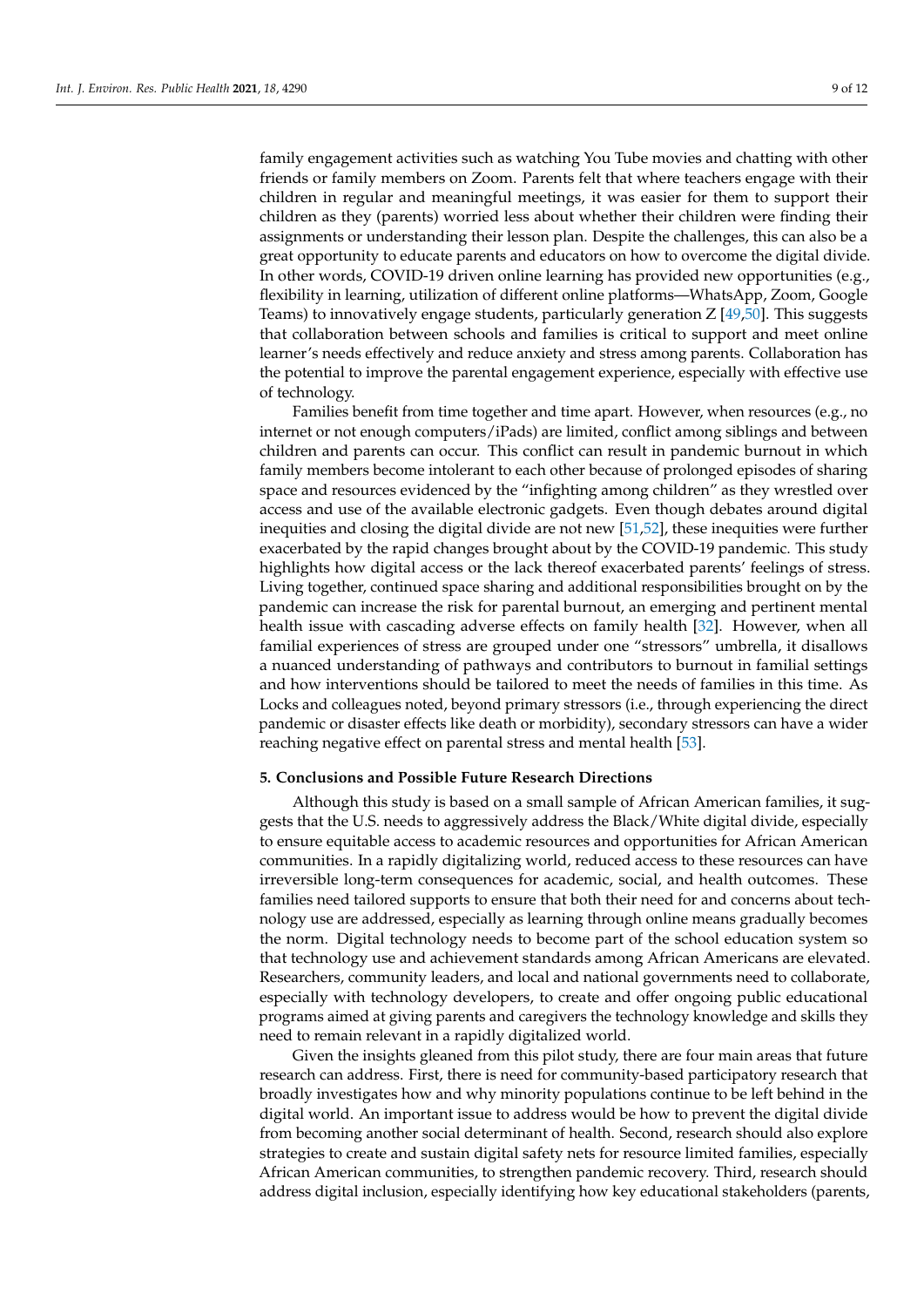students, schools, and governments) can work with technology companies to provide context-sensitive culturally relevant technologies to promote family engagement and support students' success in resource-limited communities. Seamans and Bytes (2020) argued for local and regional policy solutions, including policies that allow communities to provide their own broadband or tax breaks to incentivize employers who provide access to their employees, to close the digital divide [\[54\]](#page-11-10). Future research should explore how these policy-level interventions can be implemented. Finally, there is need for research that investigates the impact of increased screen time on children and familial relations, and how to restructure practical and enforceable messaging in a post-pandemic world.

**Author Contributions:** Conceptualization, A.A., W.M.; methodology, A.A., W.M.; software, A.A.; validation, A.A., W.M.; formal analysis, W.M., A.A.; investigation, A.A., W.M.; data curation, A.A.; writing—original draft preparation, A.A., W.M.; writing—review and editing, A.A.; W.M.; K.N.-L., I.Z., R.B.; project administration, A.A., W.M. All authors have read and agreed to the published version of the manuscript.

**Funding:** This research received no external funding.

**Institutional Review Board Statement:** This study was conducted according to the guidelines of the Declaration of Helsinki and approved by the Institutional Review Board of Saint Louis University (protocol code 31234 and date of approval 30 April 2020).

**Informed Consent Statement:** Informed consent was obtained from all subjects involved in the study.

**Data Availability Statement:** The data presented in this study are available on request from the corresponding author. The data are not publicly available due to maintaining IRB compliance with study protocols.

**Acknowledgments:** We acknowledge the support of Verna Leboy and Judith Mutamba who assisted with participant recruitment. We also acknowledge the support of all those who willingly shared their time to review the many iterations of this manuscript.

**Conflicts of Interest:** The authors declare no conflict of interest.

# **References**

- <span id="page-9-0"></span>1. World Health Organization. Coronavirus Disease (COVID-19). 2020. Available online: [https://www.who.int/health-topics/](https://www.who.int/health-topics/coronavirus#tab=tab_1) [coronavirus#tab=tab\\_1](https://www.who.int/health-topics/coronavirus#tab=tab_1) (accessed on 16 April 2021).
- <span id="page-9-1"></span>2. Woolf, S.H.; Chapman, D.A.; Sabo, R.T.; Weinberger, D.M.; Hill, L.; Taylor, D.D. Excess deaths from COVID-19 and other causes, March–July 2020. *JAMA* **2020**, *324*, 1562–1564. [\[CrossRef\]](http://doi.org/10.1001/jama.2020.19545) [\[PubMed\]](http://www.ncbi.nlm.nih.gov/pubmed/33044483)
- <span id="page-9-2"></span>3. Kawohl, W.; Nordt, C. COVID-19, unemployment, and suicide. *Lancet Psychiatry* **2020**, *7*, 389–390. [\[CrossRef\]](http://doi.org/10.1016/S2215-0366(20)30141-3)
- 4. Standish, K. A coming wave: Suicide and gender after COVID-19. *J. Gend. Stud.* **2020**, 1–5.
- <span id="page-9-3"></span>5. McIntyre, R.S.; Lee, Y. Preventing suicide in the context of the COVID-19 pandemic. *World Psychiatry* **2020**, *19*, 250. [\[CrossRef\]](http://doi.org/10.1002/wps.20767) [\[PubMed\]](http://www.ncbi.nlm.nih.gov/pubmed/32394579)
- <span id="page-9-4"></span>6. Humphreys, K.L.; Myint, M.T.; Zeanah, C.H. Increased risk for family violence during the COVID-19 pandemic. *Pediatrics* **2020**, *146*. [\[CrossRef\]](http://doi.org/10.1542/peds.2020-0982)
- <span id="page-9-5"></span>7. Cluver, L.; Lachman, J.M.; Sherr, L.; Wessels, I.; Krug, E.; Rakotomalala, S.; Blight, S.; Hillis, S.; Bachman, G.; Green, O. Parenting in a time of COVID-19. *Lancet* **2020**, *395*. [\[CrossRef\]](http://doi.org/10.1016/S0140-6736(20)30736-4)
- <span id="page-9-6"></span>8. Ellis, E.G. Covid-19 Is Killing Black People Unequally—Don't Be Surprised. Available online: [https://www.wired.com/story/](https://www.wired.com/story/covid-19-coronavirus-racial-disparities/) [covid-19-coronavirus-racial-disparities/](https://www.wired.com/story/covid-19-coronavirus-racial-disparities/) (accessed on 14 April 2021).
- <span id="page-9-7"></span>9. Taylor, J. Racism, Inequality, and Health Care for African Americans. Available online: [https://tcf.org/content/report/racism](https://tcf.org/content/report/racism-inequality-health-care-african-americans/)[inequality-health-care-african-americans/](https://tcf.org/content/report/racism-inequality-health-care-african-americans/) (accessed on 3 April 2021).
- 10. Ray, R. Why Are Blacks Dying at Higher Rates from COVID-19. Available online: [https://www.brookings.edu/blog/fixgov/20](https://www.brookings.edu/blog/fixgov/2020/04/09/why-are-blacks-dying-at-higher-rates-from-covid-19/) [20/04/09/why-are-blacks-dying-at-higher-rates-from-covid-19/](https://www.brookings.edu/blog/fixgov/2020/04/09/why-are-blacks-dying-at-higher-rates-from-covid-19/) (accessed on 3 April 2021).
- <span id="page-9-8"></span>11. Heath, S. Why Have COVID-19 Racial Health Disparities Emerged? Available online: [https://patientengagementhit.com/news/](https://patientengagementhit.com/news/why-have-covid-19-racial-health-disparities-emerged) [why-have-covid-19-racial-health-disparities-emerged](https://patientengagementhit.com/news/why-have-covid-19-racial-health-disparities-emerged) (accessed on 3 April 2021).
- <span id="page-9-9"></span>12. Viner, R.M.; Russell, S.J.; Croker, H.; Packer, J.; Ward, J.; Stansfield, C.; Mytton, O.; Bonell, C.; Booy, R. School closure and management practices during coronavirus outbreaks including COVID-19: A rapid systematic review. *Lancet Child Adolesc. Health* **2020**, *4*, 379–404. [\[CrossRef\]](http://doi.org/10.1016/S2352-4642(20)30095-X)
- <span id="page-9-10"></span>13. UNESCO. COVID-19 Educational Disruption and Response. 2020. Available online: [https://en.unesco.org/covid19/](https://en.unesco.org/covid19/educationresponse) [educationresponse](https://en.unesco.org/covid19/educationresponse) (accessed on 16 April 2021).
- <span id="page-9-11"></span>14. Lee, J. Mental health effects of school closures during COVID-19. *Lancet Child Adolesc. Health* **2020**, *4*, 421. [\[CrossRef\]](http://doi.org/10.1016/S2352-4642(20)30109-7)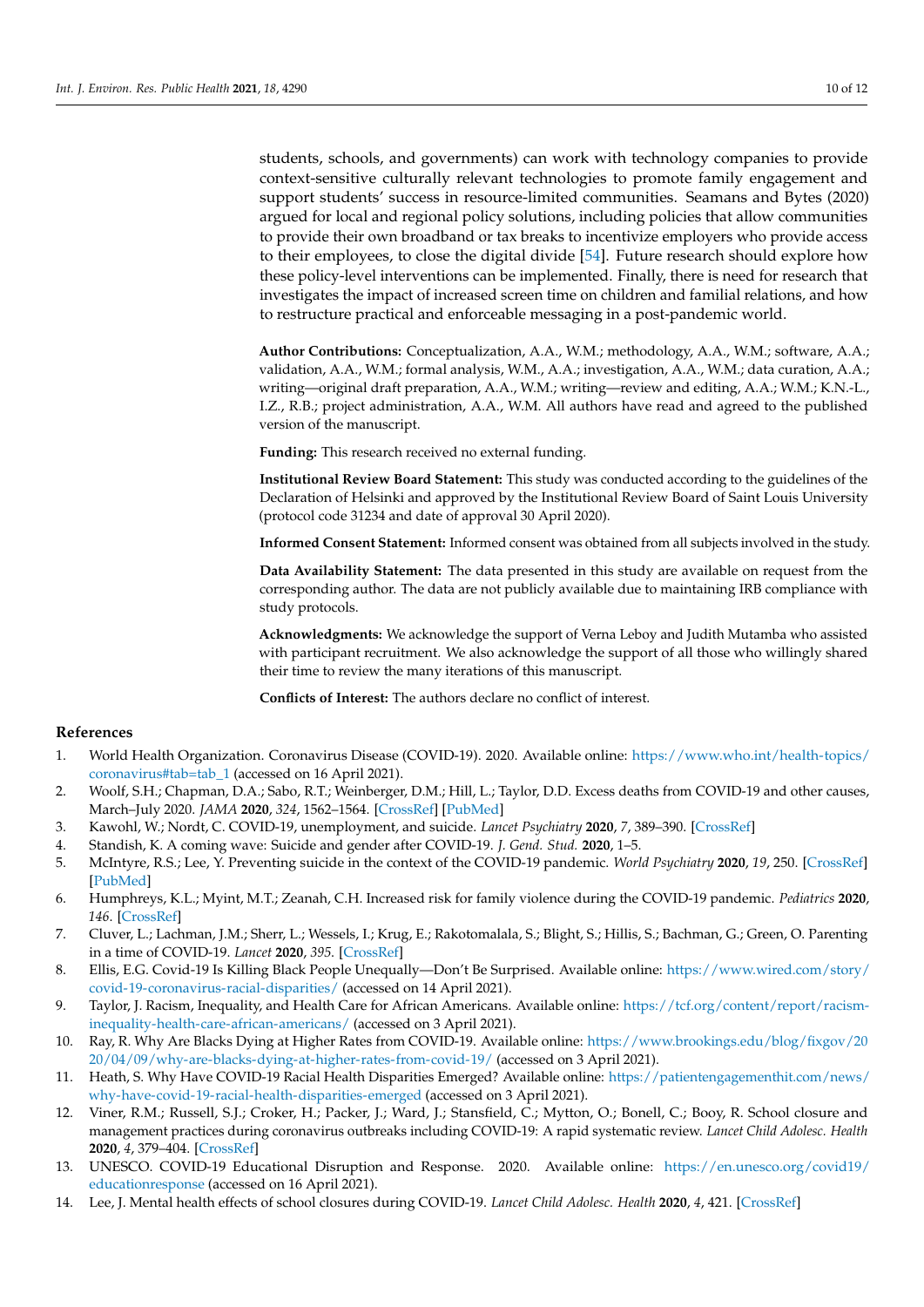- <span id="page-10-0"></span>15. Nafisah, S.B.; Alamery, A.H.; Al Nafesa, A.; Aleid, B.; Brazanji, N.A. School closure during novel influenza: A systematic review. *J. Infect. Public Health* **2018**, *11*, 657–661. [\[CrossRef\]](http://doi.org/10.1016/j.jiph.2018.01.003) [\[PubMed\]](http://www.ncbi.nlm.nih.gov/pubmed/29396256)
- <span id="page-10-1"></span>16. Abuhammad, S. Barriers to distance learning during the COVID-19 outbreak: A qualitative review from parents' perspective. *Heliyon* **2020**, e05482. [\[CrossRef\]](http://doi.org/10.1016/j.heliyon.2020.e05482)
- <span id="page-10-2"></span>17. Van Dijk, J.A. Digital divide research, achievements and shortcomings. *Poetics* **2006**, *34*, 221–235. [\[CrossRef\]](http://doi.org/10.1016/j.poetic.2006.05.004)
- <span id="page-10-3"></span>18. Grajek, S. Educause COVID-19 QuickPoll Results: Help for Students. Available online: [https://er.educause.edu/blogs/2020/4](https://er.educause.edu/blogs/2020/4/educause-covid-19-quickpoll-results-help-for-students) [/educause-covid-19-quickpoll-results-help-for-students](https://er.educause.edu/blogs/2020/4/educause-covid-19-quickpoll-results-help-for-students) (accessed on 3 April 2021).
- <span id="page-10-4"></span>19. Smith, A. African Americans and Technology Use: A Demographic Portrait. Available online: [https://www.pewresearch.org/](https://www.pewresearch.org/internet/2014/01/06/african-americans-and-technology-use/) [internet/2014/01/06/african-americans-and-technology-use/](https://www.pewresearch.org/internet/2014/01/06/african-americans-and-technology-use/) (accessed on 13 April 2021).
- <span id="page-10-5"></span>20. Ong, P. *COVID-19 and the Digital Divide in Virtual Learning*; UCLA: Center for Neighborhood Knowledge: Los Angeles, CA, USA, 2020.
- <span id="page-10-6"></span>21. Stelitano, L.; Doan, S.; Woo, A.; Diliberti, M.; Kaufman, J.H.; Henry, D. The Digital Divide and COVID-19: Teachers' Perceptions of Inequities in Students' Internet Access and Participation in Remote Learning. Data Note: Insights from the American Educator Panels. Research Report. Creative Commons Attribution 4.0 International Public License. 2020. Available online: [https://www.rand.org/pubs/research\\_reports/RRA134-3.html](https://www.rand.org/pubs/research_reports/RRA134-3.html) (accessed on 16 April 2021).
- <span id="page-10-7"></span>22. Vogels, E.; Perrin, A.; Rainie, L.; Anderson, M. 53% of Americans Say the Internet Has Been Essential during the COVID-19 Outbreak: Americans with Lower Incomes Are Particularly Likely to Have Concerns Related to the Digital Divide and the Digital "Homework Gap". *Pew Res. Center* **2020**. Available online: [https://search-ebscohost-com.ezp.slu.edu/login.aspx?direct=true&](https://search-ebscohost-com.ezp.slu.edu/login.aspx?direct=true&db=edsgao&AN=edsgcl.623322060&site=eds-live) [db=edsgao&AN=edsgcl.623322060&site=eds-live](https://search-ebscohost-com.ezp.slu.edu/login.aspx?direct=true&db=edsgao&AN=edsgcl.623322060&site=eds-live) (accessed on 16 April 2021).
- <span id="page-10-8"></span>23. Quintana, S.M.; Mahgoub, L. Ethnic and racial disparities in education: Psychology's role in understanding and reducing disparities. *Theory Pract.* **2016**, *55*, 94–103. [\[CrossRef\]](http://doi.org/10.1080/00405841.2016.1148985)
- <span id="page-10-9"></span>24. Garbe, A.; Ogurlu, U.; Logan, N.; Cook, P. COVID-19 and remote learning: Experiences of parents with children during the pandemic. *Am. J. Qual. Res.* **2020**, *4*, 45–65.
- <span id="page-10-10"></span>25. Woofter, S. Book Review: Building Equity: Policies and Practices to Empower All Learners. *Am. J. Qual. Res.* **2019**, *3*, 136–139. [\[CrossRef\]](http://doi.org/10.29333/ajqr/5815)
- <span id="page-10-11"></span>26. Liu, F.; Cavanaugh, C. Success in online high school biology: Factors influencing student academic performance. *Q. Rev. Distance Educ.* **2011**, *12*, 37.
- <span id="page-10-12"></span>27. Murphy, E.; Rodríguez-Manzanares, M.A. Teachers' perspectives on motivation in high-school distance education. *Int. J. E-Learn. Distance Educ. Revue Int. E-Learn. Form. Distance* **2009**, *23*, 1–24.
- <span id="page-10-13"></span>28. Hollingworth, S.; Mansaray, A.; Allen, K.; Rose, A. Parents' perspectives on technology and children's learning in the home: Social class and the role of the habitus. *J. Comput. Assist. Learn.* **2011**, *27*, 347–360. [\[CrossRef\]](http://doi.org/10.1111/j.1365-2729.2011.00431.x)
- <span id="page-10-14"></span>29. Povey, J.; Campbell, A.K.; Willis, L.-D.; Haynes, M.; Western, M.; Bennett, S.; Antrobus, E.; Pedde, C. Engaging parents in schools and building parent-school partnerships: The role of school and parent organisation leadership. *Int. J. Educ. Res.* **2016**, *79*, 128–141. [\[CrossRef\]](http://doi.org/10.1016/j.ijer.2016.07.005)
- <span id="page-10-15"></span>30. Mikolajczak, M.; Gross, J.J.; Roskam, I. Parental Burnout: What Is It, and Why Does It Matter? *Clin. Psychol. Sci.* **2019**, *7*, 1319–1329. [\[CrossRef\]](http://doi.org/10.1177/2167702619858430)
- <span id="page-10-16"></span>31. Griffith, A.K. Parental burnout and child maltreatment during the COVID-19 pandemic. *J. Fam. Violence* **2020**, 1–7. [\[CrossRef\]](http://doi.org/10.1007/s10896-020-00172-2)
- <span id="page-10-17"></span>32. Mikolajczak, M.; Roskam, I. Parental burnout: Moving the focus from children to parents. *New Dir. Child Adolesc. Dev.* **2020**, *174*, 7. [\[CrossRef\]](http://doi.org/10.1002/cad.20376) [\[PubMed\]](http://www.ncbi.nlm.nih.gov/pubmed/33084244)
- <span id="page-10-18"></span>33. Loades, M.E.; Chatburn, E.; Higson-Sweeney, N.; Reynolds, S.; Shafran, R.; Brigden, A.; Linney, C.; McManus, M.N.; Borwick, C.; Crawley, E. Rapid Systematic Review: The Impact of Social Isolation and Loneliness on the Mental Health of Children and Adolescents in the Context of COVID-19. *J. Am. Acad. Child Adolesc. Psychiatry* **2020**, 1218–1239. [\[CrossRef\]](http://doi.org/10.1016/j.jaac.2020.05.009)
- 34. Wang, J.; Lloyd-Evans, B.; Giacco, D.; Forsyth, R.; Nebo, C.; Mann, F.; Johnson, S. Social isolation in mental health: A conceptual and methodological review. *Soc. Psychiatry Psychiatr. Epidemiol.* **2017**, *52*, 1451–1461. [\[CrossRef\]](http://doi.org/10.1007/s00127-017-1446-1)
- <span id="page-10-19"></span>35. Wang, G.; Zhang, Y.; Zhao, J.; Zhang, J.; Jiang, F. Mitigate the effects of home confinement on children during the COVID-19 outbreak. *Lancet* **2020**, *395*, 945–947. [\[CrossRef\]](http://doi.org/10.1016/S0140-6736(20)30547-X)
- <span id="page-10-20"></span>36. Creswell, J.W.; Poth, C.N. *Qualitative Inquiry and Research Design: Choosing among Five Approaches*, 4th ed.; Sage Publications Inc.: Thousand Oaks, CA, USA, 2016.
- <span id="page-10-21"></span>37. Burns, N.; Grove, S.K. *Understanding Nursing Research-eBook: Building an Evidence-Based Practice*; Elsevier Health Sciences: Amsterdam, The Netherlands, 2010.
- <span id="page-10-22"></span>38. Salazar, L.F.; Crosby, R.A.; DiClemente, R.J. *Research Methods in Health Promotion*; John Wiley & Sons: Hoboken, NJ, USA, 2015.
- <span id="page-10-23"></span>39. Creswell, J.W.; Creswell, J.D. *Research Design: Qualitative, Quantitative, and Mixed Methods Approaches*; Sage Publications: Thousand Oaks, CA, USA, 2017.
- <span id="page-10-24"></span>40. Saunders, B.; Sim, J.; Kingstone, T.; Baker, S.; Waterfield, J.; Bartlam, B.; Burroughs, H.; Jinks, C. Saturation in qualitative research: Exploring its conceptualization and operationalization. *Qual. Quant.* **2018**, *52*, 1893–1907. [\[CrossRef\]](http://doi.org/10.1007/s11135-017-0574-8)
- <span id="page-10-25"></span>41. Braun, V.; Clarke, V. Using thematic analysis in psychology. *Qual. Res. Psychol.* **2006**, *3*, 77–101. [\[CrossRef\]](http://doi.org/10.1191/1478088706qp063oa)
- <span id="page-10-26"></span>42. SocioCultural Research Consultants. Dedoose Version 8.0. In *Web Application for Managing, Analyzing, and Presenting Qualitative and Mixed Method Research Data*; SocioCultural Research Consultants LLC: Los Angeles, CA, USA, 2018.
- <span id="page-10-27"></span>43. Polit, D.F.; Beck, C.T. *Essentials of Nursing Research: Appraising Evidence for Nursing Practice*; Lippincott Williams & Wilkins: Philadelphia, PA, USA, 2009.